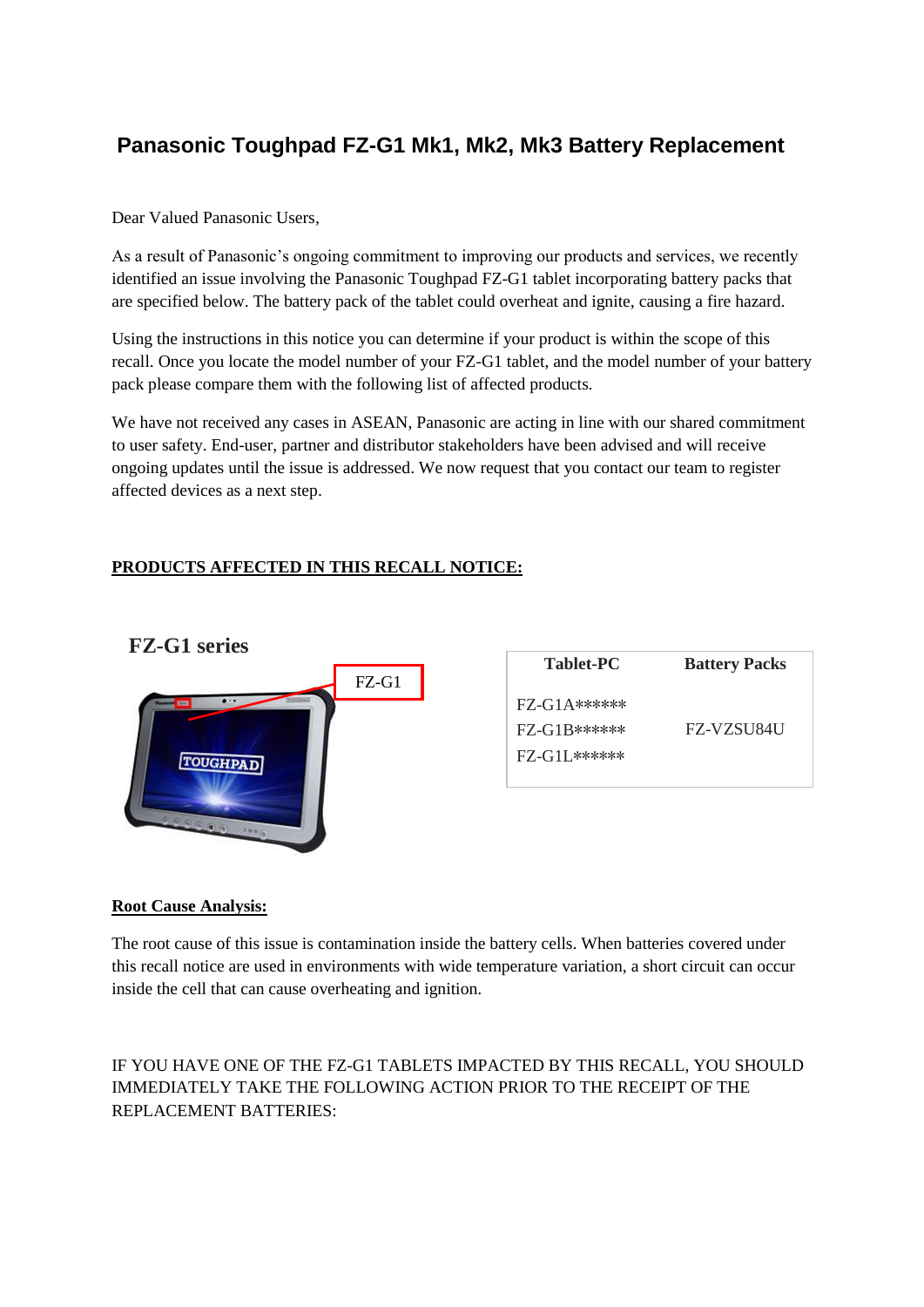# **Replacement batteries will start to ship June 2017. Panasonic will arrange battery collection.**

1. To apply a BIOS utility that will reduce charging from 4.2 volts to 4.0 and reduce the peak operating settings of batteries. This is now available locally for all users for download from [http://business.panasonic.sg/computer-product/voluntary-battery-recall.](http://business.panasonic.sg/computer-product/voluntary-battery-recall)

Once run, the device will provide a "0" code which confirms the changes have been successfully implemented (Note: this is specific to FZ-G1 Mk1-2-3, and will return a "99" code on FZ-G1 Mk4 and "3" on any other platforms without making any changes). This setting will only become effective after rebooting the unit. Full instructions are online.

### OR

2. Where it is safe to do so, users with an affected unit are advised to cease operations, turn off their FZ-G1 Tablet, remove the battery pack and only power the computer through approved vehicle docks, desktop docks or the power adaptor and cord from mains power directly.

### **Action**

1. End-users will contact Panasonic to register the quantity, model and location of affected units, along with where they prefer replacement batteries to be sent, their subject owner and preferred contact details e.g. they may wish to have replacement batteries shipped to one location, or multiple locations.

2. End users – Please refer to **contact [information](#page-1-0)** to register.

### **Additional Actions on Receipt of Replacement Batteries**

1. Once the replacement battery is fitted to non-ATEX units, please download a new firmware utility which will be available for download from [http://business.panasonic.sg/computer](http://business.panasonic.sg/computer-product/voluntary-battery-recall)[product/voluntary-battery-recall](http://business.panasonic.sg/computer-product/voluntary-battery-recall).

2. Certified ATEX users can install replacement batteries upon receipt. Other users will have batteries installed by a Panasonic partner. If you are uncertain if a fleet is registered to complete battery installations, please refer to contact [information.](#page-1-0) Please do not apply the firmware update until Panasonic confirms sustained ATEX certification

3. Once the replacement battery is installed and this firmware is applied, your actions are complete.

### <span id="page-1-0"></span>**Contact Information**

- Via email
	- o SG/ ID/ PH: [batteryrecall@sg.panasonic.com](mailto:batteryrecall@sg.panasonic.com)
	- o MY: [batteryrecall@my.panasonic.com](mailto:batteryrecall@my.panasonic.com)
	- o TH: [batteryrecall@th.panasonic.com](mailto:batteryrecall@th.panasonic.com)
- Via the telephone number from 9:00am to 5:00pm (Monday to Friday)
	- $\overline{SG}$  ID/ PH: +65-6272-1223
	- $\circ$  MY: 1800-88-7500
	- $O$  TH:  $+66-81-421-3388$